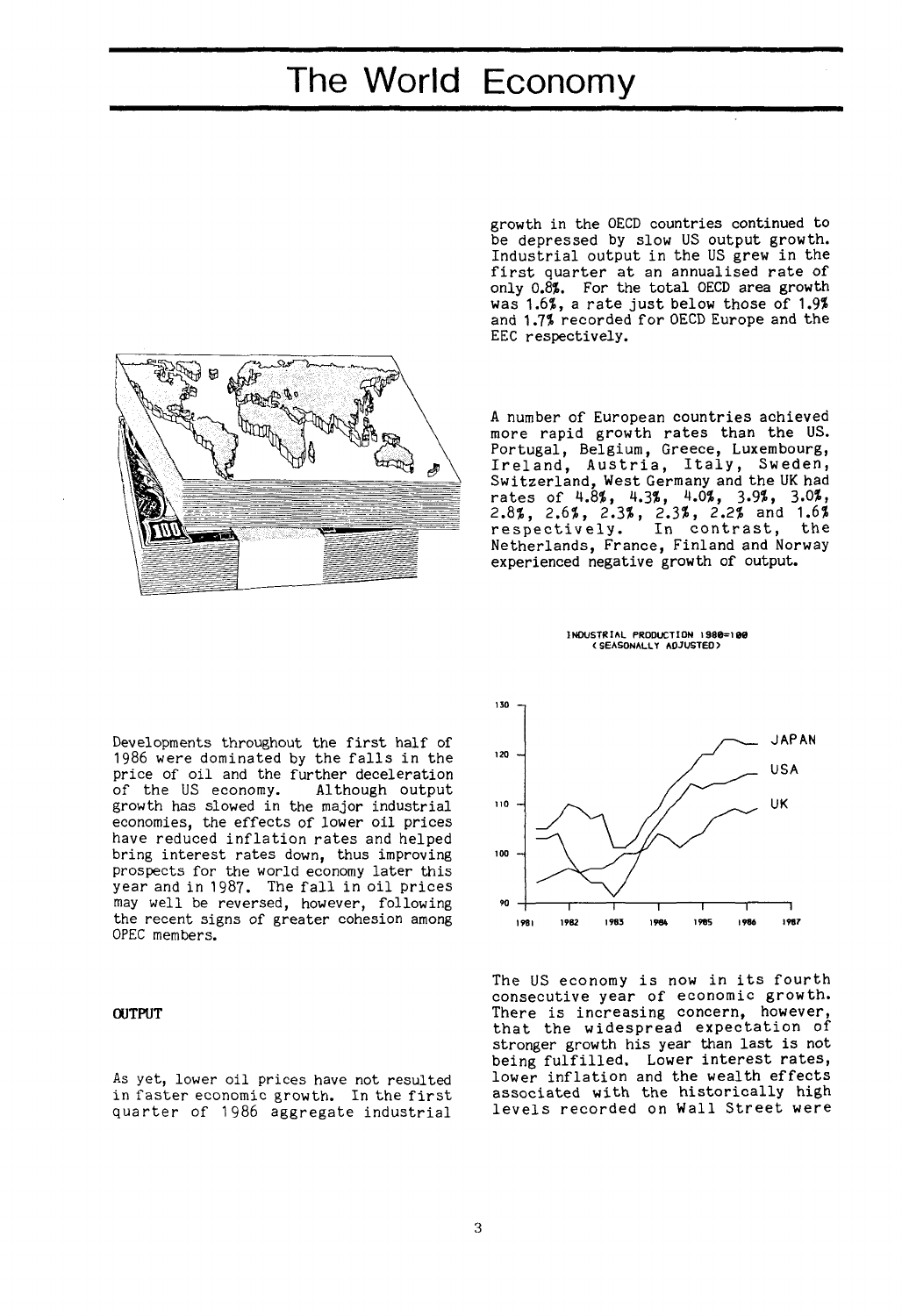expected to provide a substantial boost to domestic demand. Moreover, with spare industrial capacity and low stock ratios, depreciation of the dollar was expected to increase domestic output and restrain the growth of imports.

Estimates for the second quarter, however,<br>confirm the deceleration in growth. In confirm the deceleration in growth. the three months to June growth slowed to<br>a real annual rate of only 1.1%. The US a real annual rate of only 1.1%. Administration has now adjusted downwards to  $3.2\%$  its earlier growth forecast of  $4\%$ for 1986. Moreover, financial analysts have revised downwards their projections for corporate earnings. At the beginning of this year the consensus forecast was that corporate earnings, after falling by 12% in 1985, would increase by something of the order of 20% during 1986. In the first quarter, however, earnings fell by around 3%. Preliminary evidence for the second qaurter does not provide evidence of any improvement in performance. Declines took place in industrial production and capacity utilisation in May and survey evidence suggested some downward revision of companies' investment intentions.

Much of the early optimism about the prospects for US output growth this year was based on the expectation that dollar depreciation would stimulate domestic output. It was argued in the last **Commentary,** however, that the most likely result of dollar depreciation during most of 1986 would be the J-curve effect, with depreciation initially raising the dollar cost of imports and with higher export volumes and revenues and lower import volumes occurring only at some later stage. The slow responsiveness of import volumes and, therefore, of domestic output to dollar depreciation is, as indicated in previous **Commentaries,** compounded by the previous **commentances**, compounded by the<br>scope for importers into the US, and prope for fungoriers from the ob, and<br>particularly the Japanese, to absorb the particularly the vapanese, to absorb the<br>dollar price effects of currency changes dollar price effects of currency changes<br>in lower profit margins.

In the first quarter of 1985 the US trade deficit fell to US\$36.6bn from a revised figure of US\$37-4bn for the last quarter of 1985. For the first six months of 1986, however, the estimated trade deficit of US\$83.9bn is far in excess of the deficit of US\$69.3bn recorded in the corresponding period a year earlier. For 1986 as a whole the OECD projects a US trade deficit greater than that for 1985. The trade deficit will thus continue to constrain the growth of domestic output.

The faltering of US growth has wrought a change in the US Administration's outlook on developments in the world economy. In 1984 and early 1985 European insistence that the then high levels of US interest rates were damaging the prospects of sustained recovery in Europe was countered with the contention that European economies should look to their own efforts to promote domestic growth. That hectoring has now been replaced by increasing appeals for other countries, especially Japan and West Germany, to pursue economic growth more actively. Growth elsewhere is now required to permit US companies to take advantage of the weaker dollar and lower interest rates.

In certain respects the Japanese have become more sensitive to the consequences of the country's role in the international economy. The election in July returned to office Mr Nakasone who places considerable emphasis on the need for Japan to accept greater import penetration and policies more compatible with the needs of the other major economies. Mr Nakasone has focussed attention on Japan's international role but the extent to which the "import action programme" and the findings of the special commission chaired by a previous Governor of the Bank of Japan will be translated into a change in policy remains uncertain.

Despite the 40% appreciation of the yen against the dollar since the sec nd quarter of last year, the Japanese visible trade balance remains robustly in surplus. In real terms Japanese exports fell in the first quarter of this year; primarily in response to a decrease in car exports to the US as part of Japan's voluntary export restraints. Car exports then rose, however, in the second quarter. While the effects of the yen's appreciation will ultimately influence the trade surplus,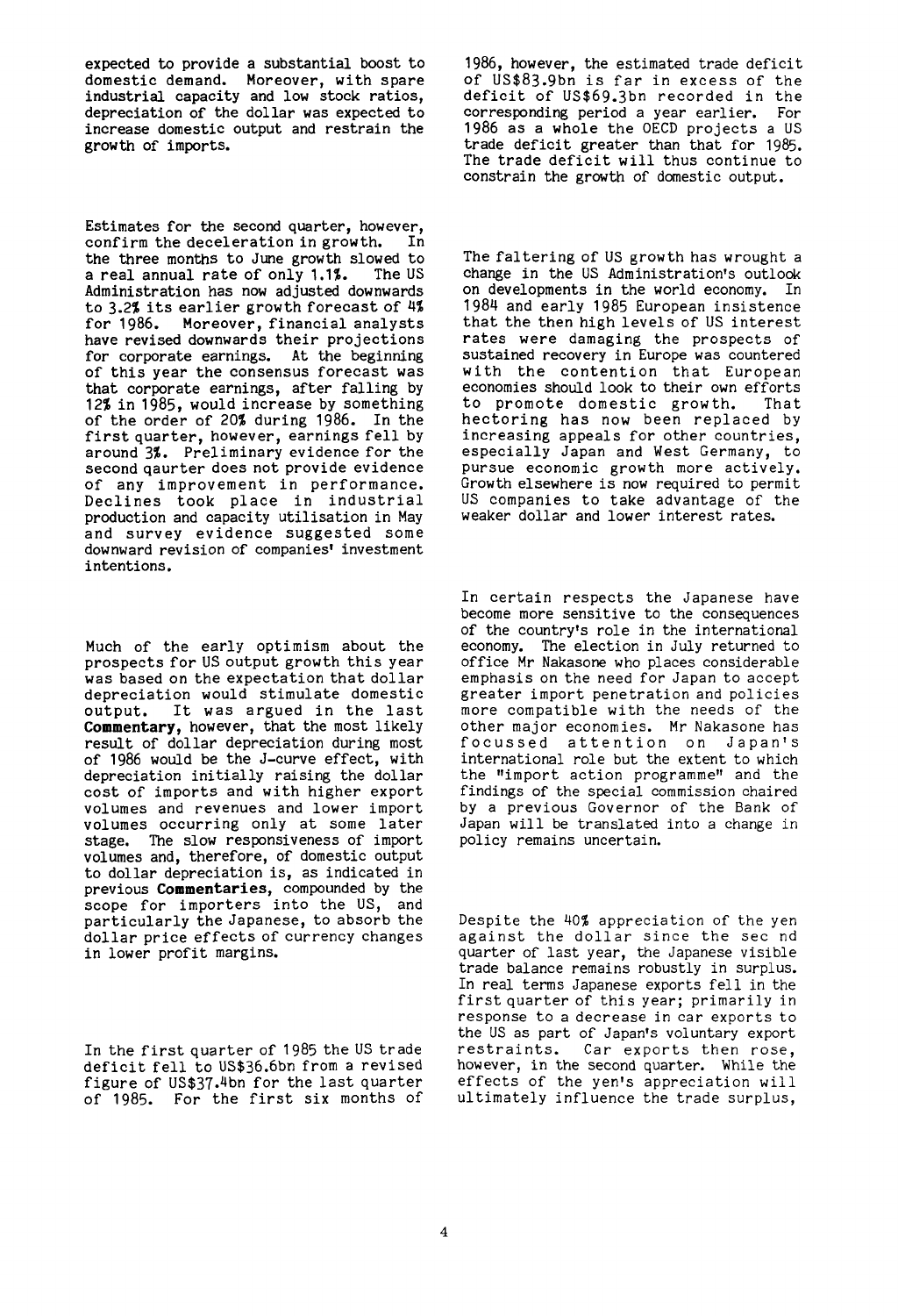the OECD forecasts an increase in the Japanese surplus to around US\$85bn in 1986 from US\$56bn last year.

The dilemma facing the Japanese is that of how demand can be injected into the economy to satisfy international pressures without jeopardising their commitment to a policy of fiscal austerity. As noted in the last **Commentary,** the Japanese Government announced a limited set of measures in April in response to the yen's appreciation. Moreover, Japanese interest rates have been reduced from 5% in January to 3.5% in July. Nevertheless, there is little indication of any more substantial reflationary measures in the immediate future, even after the 0.5% fall in GNP in the first quarter of this year. That fall was the first quarterly reduction in GNP for eleven years.

#### **LONG-TERM INTEREST RATES '.**



Fiscal austerity also prevails in the other country most subject to pressures to assume a *more* active role in sustaining growth in the world economy, West Germany. Indicators of West German maeroeconomic performance are encouraging:<br>rates are low; inflation inflation has been eliminated; oil prices have fallen; and macroeconomlc policy has remained steady. As in Japan, however, there is little likelihood of reflationary measures. The Government's commitment to restraining public expenditure and reducing the public sector deficit was underlined in June when reductions in Government spending of DMIbn were announced. Despite tax cuts of

DM11bn, the West German PSBR is to be held at last year's level of DM25bn.

In large part, the West German unwillingness to boost domestic demand reflects concern over shifts in export and import volumes. While the nominal trade surplus rose from DM27.5bn in the last third of 1985 to DM34bn in the first four months of this year, this rise was attributable to improvements in the West German terms of trade as a consequence of falling oil prices and the appreciation of the Deutsche Mark against the US dollar. In real terms imports rose by 7% in the first few months of 1986 as compared with the corresponding period a year earlier while exports fell 3%. This is unlikely, however, to relieve pressure both from abroad and domestically on the West German Government to reflate, expecially since real total domestic demand is no higher in the first quarter of 1986 than in 1980.

### **LABOUR MARKET**

OECD unemployment fell slightly in the last quarter of 1985 to a standardised rate of  $8.0\%$  from the rate of  $8.1\%$  in the second and third quarters. Unemployment remained unchanged at 8.0% in the first quarter of this year. Underlying the overall rate is a continuation of the now well-established pattern of differences in unemployment rates among OECD countries.

Despite the deceleration of the US economy during 1985, unemployment declined in each of the last three quarters. The effects of slower growth were reflected, however, in a small increase in the standardised unemployment rate from 6.9% in the last quarter of 1985 to 7.0% in the first quarter of 1986. US unemployment remains well below the averages for OECD Europe and the EEC. Unemployment remained unchanged at 11.0% for the former but increased from 11.9% in the last quarter of 1985 to 12.0% in the first quarter of 1986 for the latter. Within Europe first quarter unemployment rose in the UK, Finland, Spain and Sweden but fell in Belgium, West Germany, the Netherlands, Norway, Finland and Switzerland.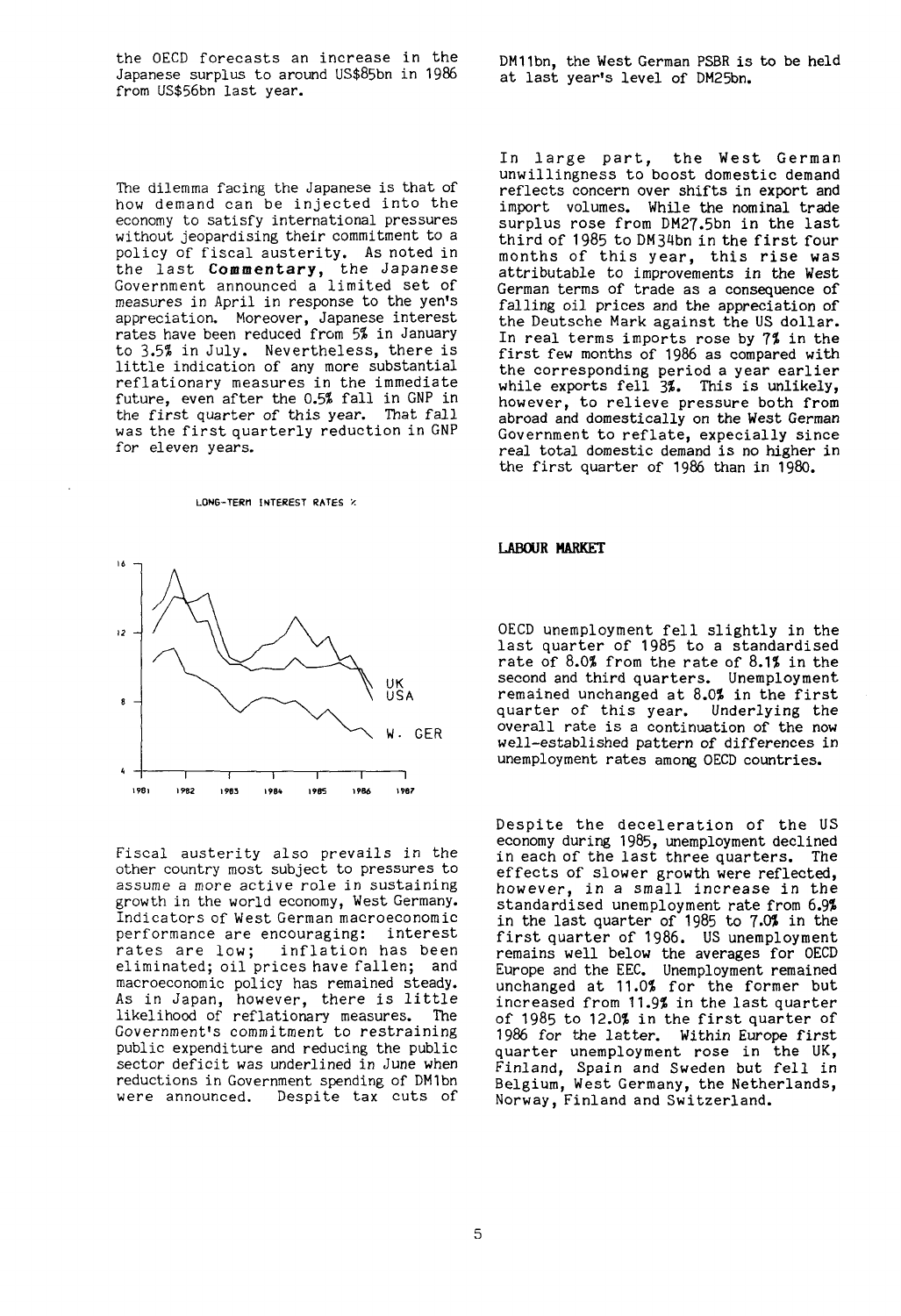After rising to 2.8% in the last quarter of 1985, Japanese unemployment, despite a faltering in Japanese growth, fell back to 2.6% in the first quarter, the same rate as in the third quarter of last year. In Europe only Norway and Switzerland with rates of 1.9% and 0.8% respectively have lower unemployment rates than Japan.

**UNEtlPLOYflENT RATE (SEASONALLY ADJUSTED)** 



As regularly noted in previous **Commentaries,** the outlook with respect to the continuing high levels of unemployment in Europe is still pessimistic. Macroeconomic policy remains typified by a desire for fiscal restraint and policies towards labour markets continue to be directed at attempting to eliminate labour market rigidities. A recent study by the European Commission emphasises the importance of high non-wage costs in discouraging employers from hiring additional labour and suggests the need for greater flexibility in working hours and for more attention to be paid to the creation of part-time employment. The Commission concedes, however, that this last approach will not necessarily help reduce present levels of registered unemployment since part-time jobs will draw largely on unregistered females and possible also discouraged workers. Overall, there remains little prospect of employment creation in Europe on sufficient scale to reduce appreciably the high levels of European unemployment.

## **INFLATION**

Unlike previous periods of expansion in the post-war period, the last few years have been characterised by a relative absence of inflationary pressures. Underlying reasons for the relative stability of prices have been discussed in earlier **Commentaries.** With the most rapid phase of growth having passed and the inflation experience of previous cyclical upswings not having been repeated, inflation rates are likely to be lower<br>this year than last. This has been made This has been made particularly likely by the recent period of low prices for oil and other commodities and by the impact on domestic prices for countries other than the US of reductions in import prices of items denominated in depreciating US dollars.

In the fourth quarter of last year the annualised rate of inflation for the OECD stood at 4.5% and then fell to 2.9% in the first quarter of this year. As in previous quarters, the average for the OECD embraces diversity of experience both between North America and Europe and among European countries. Earlier **Commentaries**  have discussed the erosion of differences in relative inflation rates between North America and Europe during 1985. That tendency continued in the first quarter of this year. Despite US dollar depreciation the annualised rate of inflation for North America remained unchanged at 1.8% while the rates for OECD Europe and the EEC fell from 5.6% and 4.1% to 4.2% and 3.5% respectively.

**CONSUnER PRICE INFLATION** 



Within Europe, West German prices fell in the first quarter at an annualised rate of 0.2%. A number of other countriesalso experienced inflation rates lower than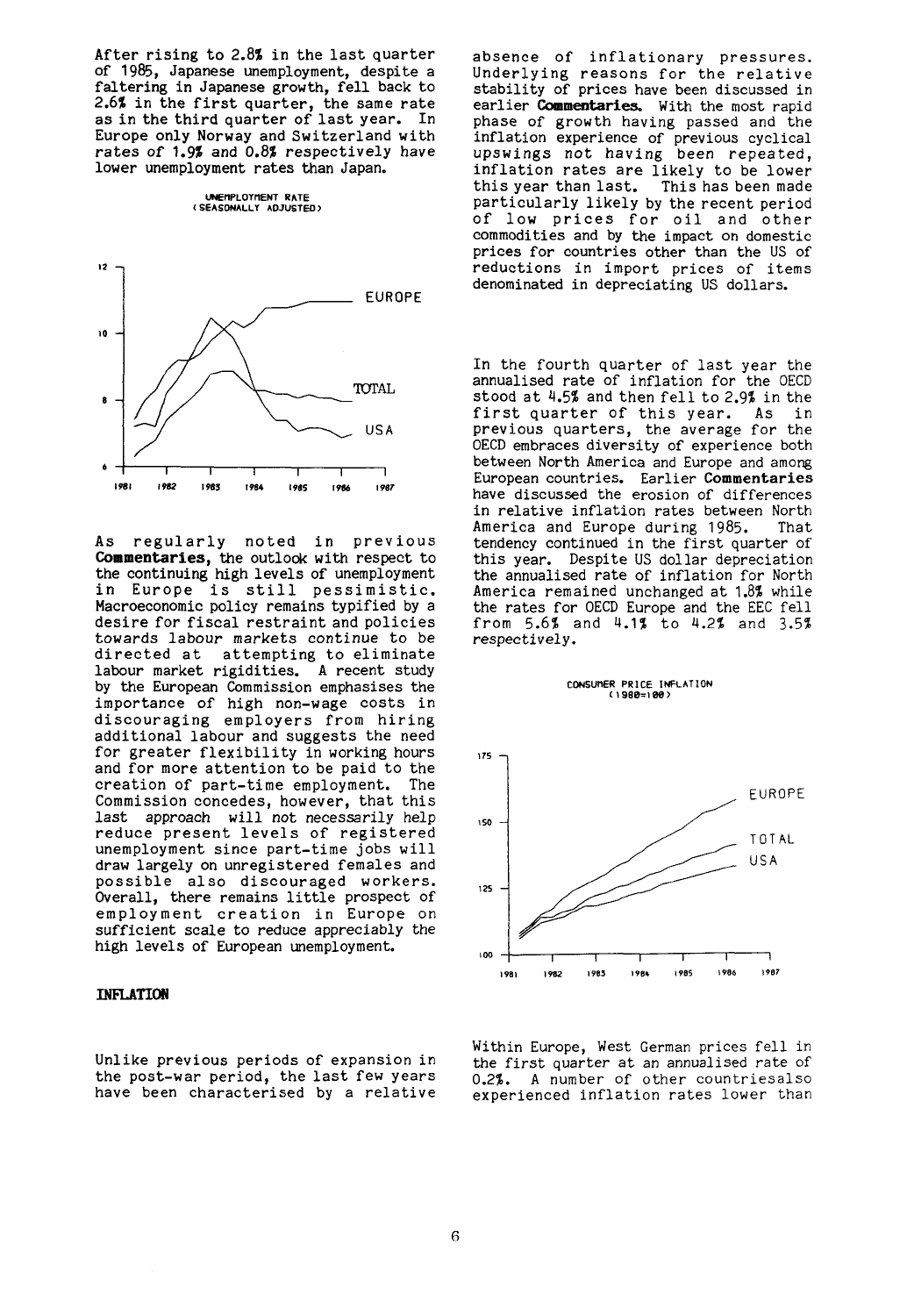that of the US, including Austria, Belgium, Luxembourg, the Netherlands and Switzerland. France and the UK had rates<br>of 2.6% and 3.0% respectively. The of 2.6% and 3.0% respectively. European average is raised, however, by continuing high inflation rates in several smaller countries. Greece, Iceland, Portugal and Turkey, for example, recorded annualised first quarter rates of 24.7%, 26.9%, 12.3% and 35.6% respectively. With the yen's appreciation reinforcing the impact on import costs of lower oil prices, Japan's inflation rate fell to 0.9% from 1.4% in the last quarter of 1985 and remains lower than in any OECD country other than West Germany.

The single, most important influence on inflation rates in the industrial economies has been the sharp fall in OPEC oil prices since the end of 1985. Over the longer term the influence of this factor will depend on the length of the period of lower prices and the impact which lower prices exert on inflationary expectations. Some firming in demand in response to lower prices and the seasonal European and North American increase in demand will have an effect on prices towards the end of the year, but the principal factor determining the path of oil prices will be the degree of success of the OPEC cartel in maintaining the agreement on production restraint reached in Geneva at the beginning of August. The reasons for the earlier disarray in the OPEC cartel were discussed in the last Commentary and there was little evidence in the first half of 1986 of that disarray being reversed.

The latest of several meetings of OPEC in Geneva in late July and early August highlighted the differences among member states on two fronts. First, Iran, Iraq, the United Arab Emirates and Qatar refused to accept proposals for production ceilings designed to raise prices to between \$17 and \$19 a barrel. Secondly, Iran, Algeria and Libya repeated their preference for a strategy of cutting output sufficiently sharply to drive prices to \$28 a barrel. In an attempt to provide some interim boost to oil prices, seven members of the cartel indicated their willingness to undertake "voluntary" reductions in production levels.

Against the background, however, of members being unwilling to disclose their actual levels of past output, scepticism existed about the viability of a system of voluntary reductions. Agreement was finally reached on a reduction in output of 3.5m barrels per day for a two month<br>trial period beginning in September. The trial period beginning in September. objective is to raise the price of oil to  $$17 - $19$  a barrel. OPEC will later  $$17 - $19$  a barrel. review the success of this agreement to determine whether or not to maintain the<br>lower output levels. Given the likely lower output levels. alternative of continuing falls in prices this two month agreement may well be the basis for a longer-term arrangement.

## **PROGNOSIS**

As regularly forecast in previous **Commentaries,** the world economy has slowed appreciably during 1986. While the stimulus to the industrialised economies of the fall in oil prices will ultimately work through to output and trade, that stimulus, which is essentially a transfer from oil producers to oil consumers, will operate only gradually. In the immediate future deceleration in the world economy is likely to lead to an intensification of concernon a number of fronts, including: trade disputes, protectionist pressures and commercial policy; the debt problems of developing countries, particularly in Latin America; and the reluctance of the Japanese and West German Governments to provide an expansion of demand.

The stimulus given to the internatioal economy by the US Government's expansionary policies in the early 1980s has been on the wane for the past eighteen months. Yet other Governments, as suggested in earlier **Commentaries**, have been unwilling to shift from their conservative policy framework based on the primacy of the inter-related objectives of reducing inflation rates and of reducing budget deficits to counteract "crowding out" of private investment. Expansion elsewhere would help resolve the underlying causes of the areas of concern, namely the problems of imbalance in the world economy which are the legacy of the earlier US rapid growth.